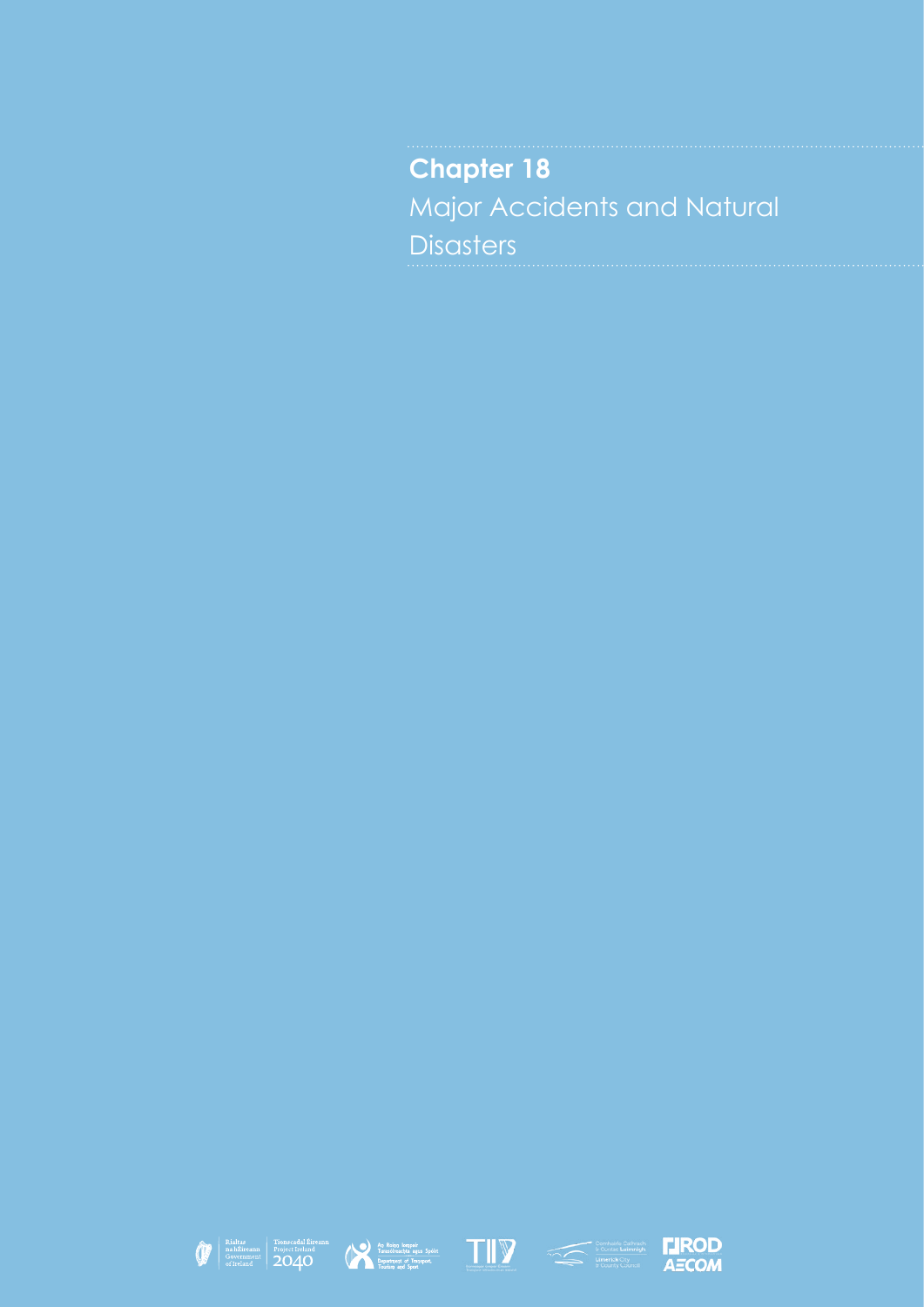# **Chapter 18 Major Accidents and Natural Disasters**

## **18.1 Introduction**

#### **18.1.1 Major Accidents and Natural Disasters**

Article 3 of Directive 2011/92/EU on the assessment of the effects of certain public and private projects on the environment, as amended by Directive 2014/52/EU (the "EIA Directive"), requires an assessment of *"the expected effects deriving from the vulnerability of the project to risks of major accidents and/or disasters that are relevant to the project concerned".* Furthermore, Annex IV, Section 8 of the Directive states that the EIAR shall contain:

*"A description of the expected significant adverse effects of the project on the environment deriving from the vulnerability of the project to risks of major accidents and/or disasters which are relevant to the project concerned."* 

The Directive also states that where appropriate:

*"this description should include measures envisaged to prevent or mitigate the significant adverse effects of such events on the environment and details of the preparedness for and proposed response to such emergencies."*

This chapter comprises an assessment of the vulnerability of the proposed development to risks of major accidents and/or disasters which are relevant to the proposed development.

The assessment of major accident and disasters is a new requirement and national guidelines are not yet available. In the absence of such domestic guidance, the guidance issued by Highways England (an equivalent body to TII) has been consulted. This guidance sets out how the changes brought about by the English Town and Country Planning (Environmental Impact Assessment) Regulations 2017 (which transpose the amended EIA Directive) are to be implemented for Highways England projects. As such, this guidance sets out the proposed scope of assessment in relation to major events ('events' being the collective term used in the instructions for both accidents and disasters) and identify that the general scope should cover:

- Vulnerability of the project to risks of major accidents and/or disasters; and
- Any consequential changes in the predicted effects of that project on environmental topics.

To achieve this, the guidance specifies that projects should:

- Apply professional judgement to develop project specific definitions of major events;
- Identify any major events that are relevant to and can affect a project;
- Where major events are identified, describe the potential for any change in the assessed significance of the project on relevant environmental topics in qualitative terms; and
- Clearly describe any assumed mitigation measures, to provide an evidence base to support the conclusions and demonstrate that likely effects have been mitigated/managed to an acceptable level.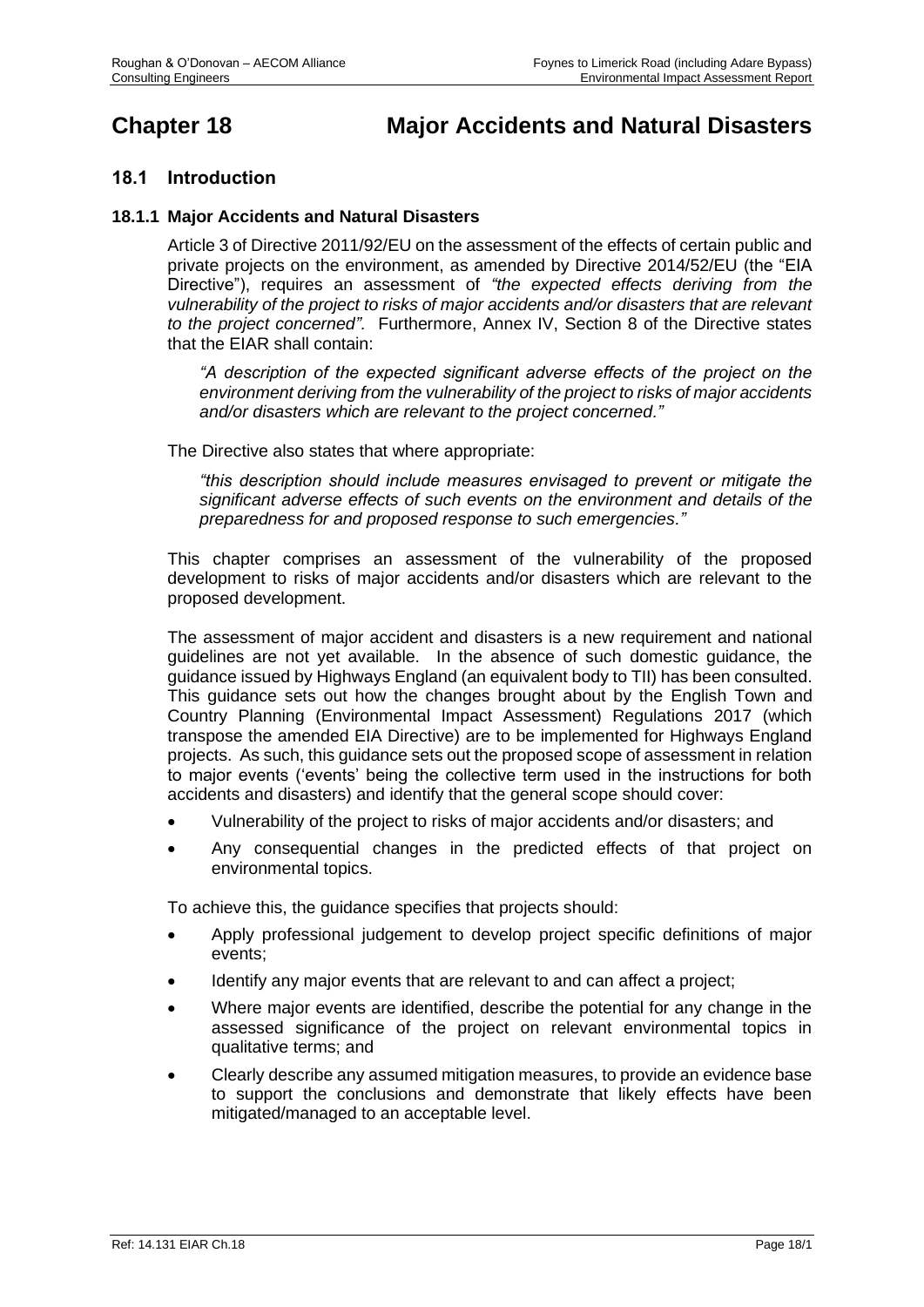For the purposes of this assessment, a Major Event is defined as:

*"an acute or chronic accident or disaster, of human or natural origin, which occurs either as a consequence of, or which interacts with, the construction or operation of the proposed Scheme, and which has substantial consequences for people or the environment".*

#### **18.1.2 Seveso Sites**

The Seveso-III-Directive (2012/18/EU) aims to prevent and control major accidents involving dangerous substances. The Chemicals Act (Control of Major Accident Hazards Involving Dangerous Substances) Regulations 2015 (S.I. No. 209 of 2015) (the 'COMAH Regulations') transpose the Directive into Irish law. They set out a suite of legal obligations for operators of industrial establishments where dangerous substances may be present.

Such establishments (often referred to as 'Seveso Sites') are classified as 'Upper Tier' or 'Lower Tier' establishments, according to thresholds set out in the COMAH Regulations. In Ireland, there are 95 Seveso Sites, of which 46 are 'Lower Tier Establishments' and 49 are 'Upper Tier Establishments' (Health and Safety Authority, 2019a; 2019b). Seveso sites within the vicinity of the proposed road development are discussed and assessed below for any potential risks as a result of the development.

#### **18.2 Methodology**

#### **18.2.1 Major Accidents and Disasters**

The methodology adopted in this major accidents and disasters impact assessment has included three main stages, as follows:

- Stage 1: A long list of all possible major events was developed. This list drew upon a variety of sources, including the UK Government's Risk Register of Civil Emergencies. Major events with little relevance (for example volcanic eruptions) were not included. Stage 1 also included an initial review of potential receptors to identify any groups that it was not considered necessary to include in the assessment;
- Stage 2: A screening exercise was undertaken to review the long list of major events and to give consideration to their relevance to the proposed road development, and therefore whether they should be included on the project specific short list of events requiring further consideration;
- Stage 3: Where further design mitigation is unable to remove the potential interaction between a major event and a particular topic, the relevant EIA chapter identifies the potential consequence for receptors covered by the topic, and gives a qualitative evaluation of the potential for the significance of the reported effect to be increased as a result of a major event (according to the definitions set out in [Table 18.1,](#page-3-0) below).

The findings of the Stage 2 and 3 assessments are presented in [Table 18.2](#page-5-0) and [Table](#page-12-0)  [18.3,](#page-12-0) respectively.

The definitions of significance levels are presented in [Table 18.1.](#page-3-0) The residual assessment is based on the exceptionality of the major event to this proposed road development and whether there is a significant effect after the application of mitigation.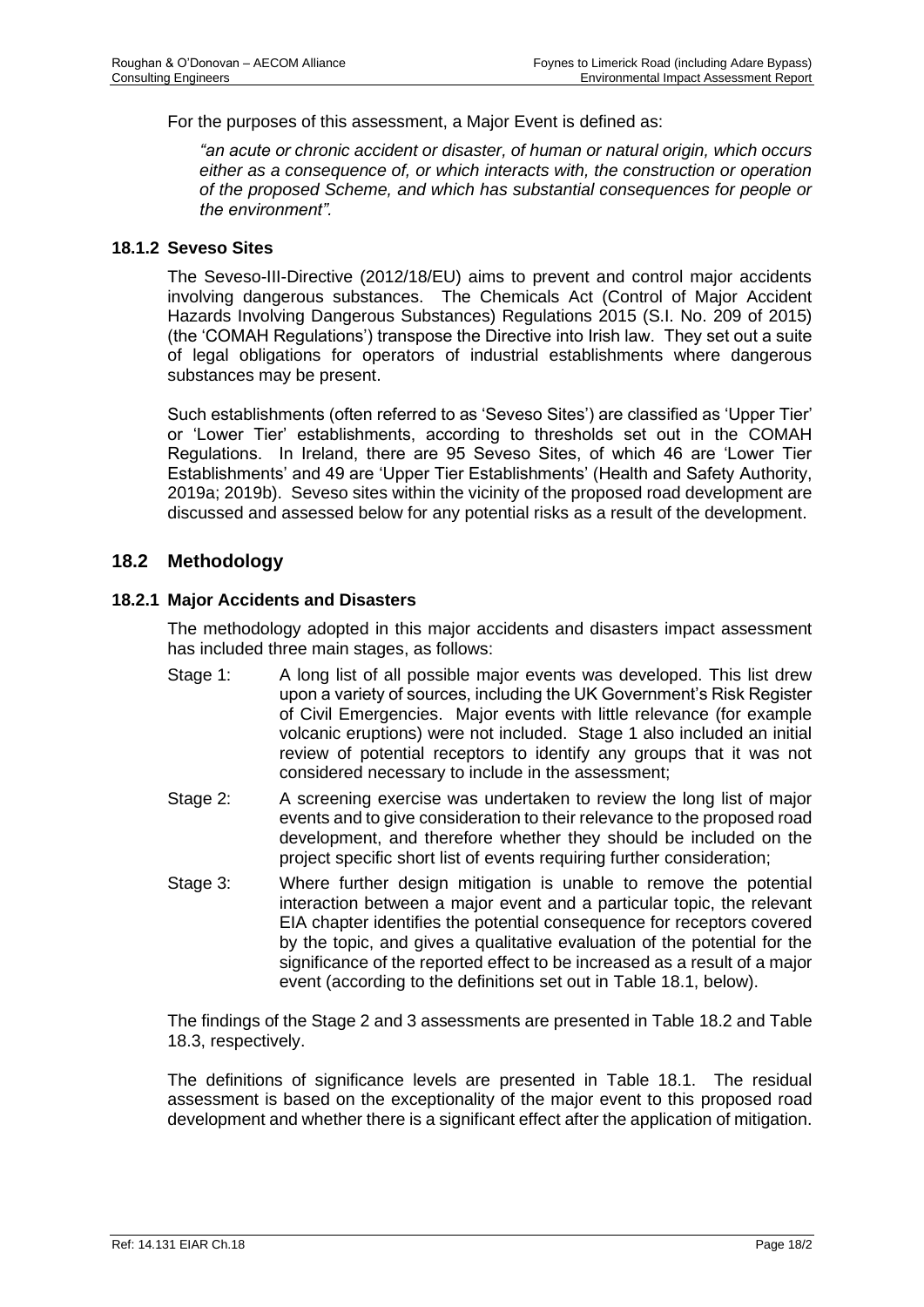| <b>Significance</b>       | <b>Effects</b>                                                                                                                                                             |
|---------------------------|----------------------------------------------------------------------------------------------------------------------------------------------------------------------------|
| Major                     | Large perceptible risk. The major event is unique to this project due to<br>location and/or design. Mitigation measures will not manage the risk.                          |
| Moderate                  | Additional perceptible risk. The major event is largely due to the project's<br>location and/or design. Mitigation measures will manage some of the risk<br>but not fully. |
| Minor                     | Slight perceptible risk. The major event is in part due to the project's location<br>and/or design. Mitigation measures will manage risk to an acceptable level.           |
| <b>Not</b><br>Significant | No or minimal perceptible additional risk. Risk is not unique to the project or<br>has been effectively eliminated through design and mitigation.                          |

<span id="page-3-0"></span>

#### **18.2.2 Major Accidents and Disasters**

Under Regulation 25 of the COMAH Regulations, Upper Tier Establishments are required to submit certain information regarding their operations for public distribution to the Health and Safety Authority (HSA). Each Seveso site also has a consultation zone, within which developers are required to consult with the Health and Safety Authority. The HSA was consulted in respect of the proposed development to obtain information on Seveso Sites within the vicinity of the proposed road development and to enquire if further consultation is to be undertaken.

The details of the Seveso Sites identified are assessed and potential hazards have been considered in the assessment below (Section 18.4) for any potential risk of further impacts.

#### **18.3 Assessment of Impacts**

#### **18.3.1 Stage 1**

The long list of major events assessed as part of this chapter is provided i[n Table 18.2.](#page-5-0) Although the majority of these major events are already considered under other legislative or design requirements, this is not considered to be a sufficient reason to eliminate the major event from any further consideration. However, where it is concluded that the need for compliance is so fundamental, and the risk of any receptors being affected so remote, such major events have not been included on the shortlist.

Likewise, it is considered reasonable and proportionate to exclude certain receptor groups from the outset. Construction workers, as a receptor, can be excluded from the assessment, because existing legal protection is sufficient to minimise any risk from major events to a reasonable level.

Another potential source of major events related to the proposed road development is road traffic accidents during its operation. These can clearly impact on people though fatalities and serious injury, but can also impact on the environment, through the spillage of fuel and hazardous loads. However, for the proposed road development, Chapter 5 of this EIAR has identified that there would be an overall reduction in the number of road traffic accidents.

As such, although the EIAR will still consider the risk of spillages, as part of the assessment of road drainage and the water environment (See Chapter 10 of this EIAR,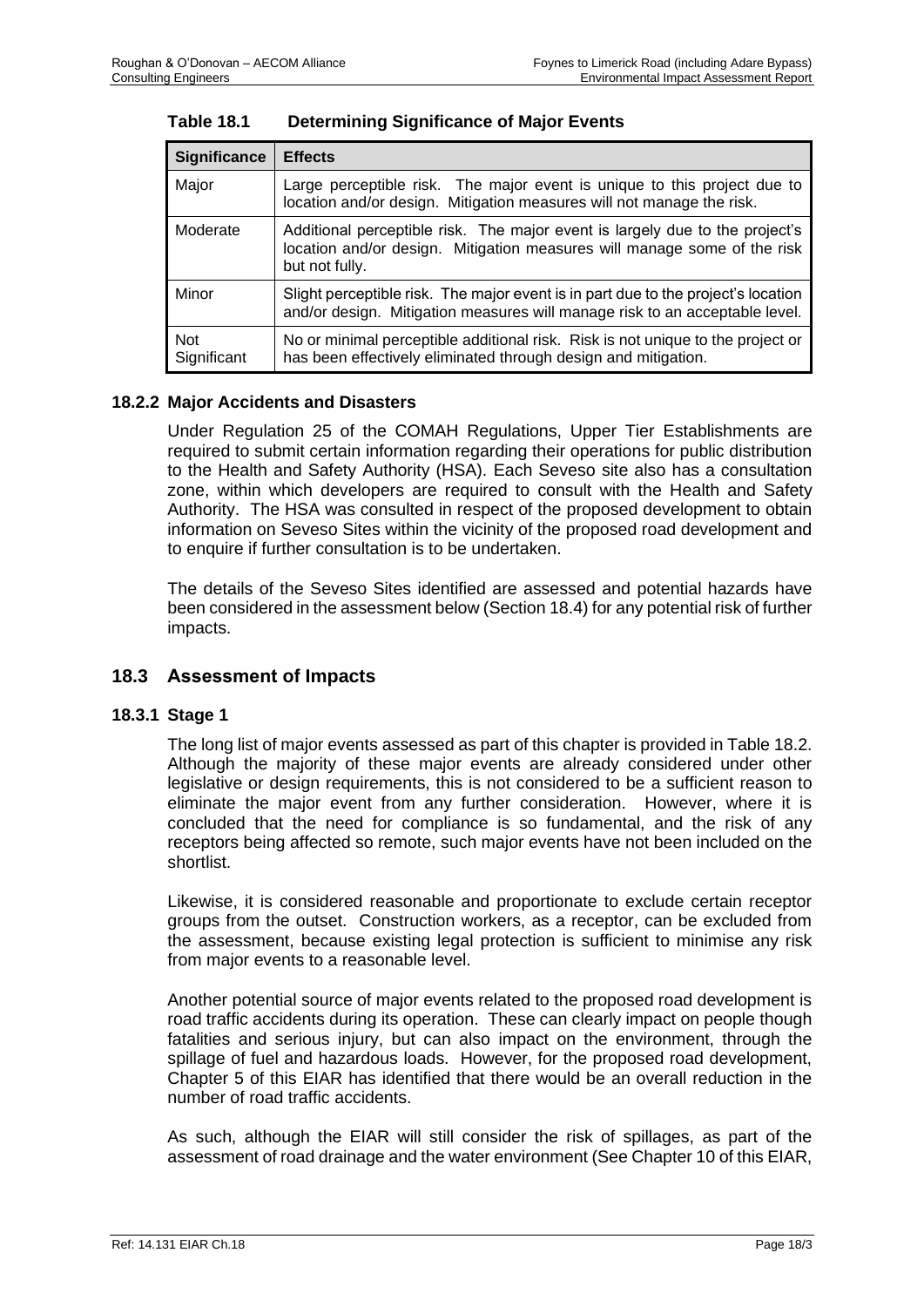Hydrology), the potential for such accidents to affect people, as receptors under the topic of human health, is not considered further.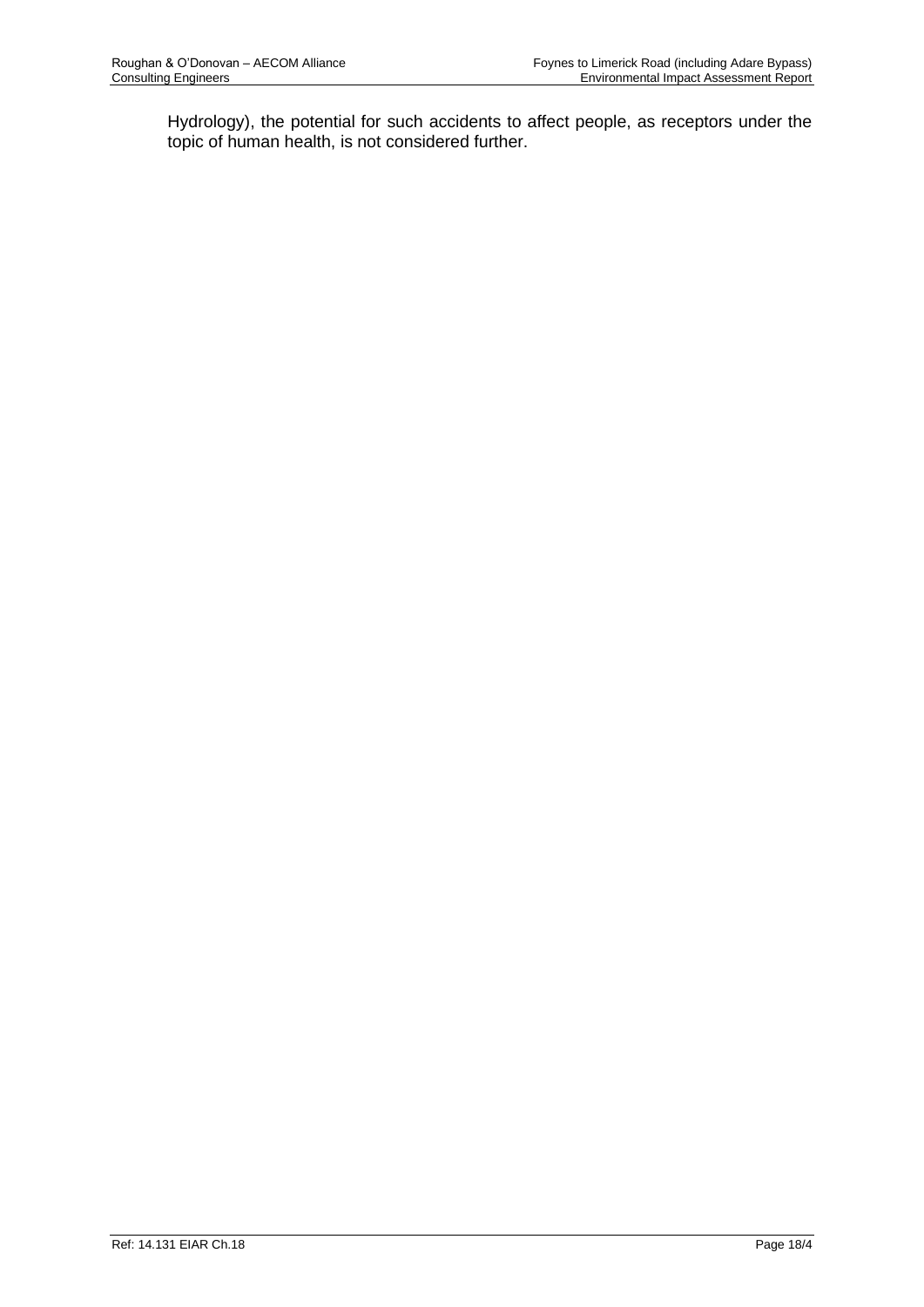#### **Table 18.2 Major Accidents and Disasters Screening**

\* Note if risk to the proposed development or proposed development exacerbates risk

\*\* i.e. Continue to Stage 3 of assessment? (Y / N)

<span id="page-5-0"></span>

| #   | <b>Accident /</b><br><b>Disaster</b>                                                                                                                                                                                                                                                                                                                                                         | Why / Why Not? *<br>Relevant?<br>(Y/N) |                                                                                                                                                                                                                                                  | <b>Potential</b><br><b>Receptors</b> | <b>Addressed</b><br>in EIAR? | <b>Screen</b><br>$In?**$<br>(Y/N) |  |  |  |
|-----|----------------------------------------------------------------------------------------------------------------------------------------------------------------------------------------------------------------------------------------------------------------------------------------------------------------------------------------------------------------------------------------------|----------------------------------------|--------------------------------------------------------------------------------------------------------------------------------------------------------------------------------------------------------------------------------------------------|--------------------------------------|------------------------------|-----------------------------------|--|--|--|
|     | <b>Geological Disasters</b>                                                                                                                                                                                                                                                                                                                                                                  |                                        |                                                                                                                                                                                                                                                  |                                      |                              |                                   |  |  |  |
| 1.1 | Y<br>Avalanches /<br>Landslides have been considered as a fundamental part of the<br>design. This has ensured that the risk has been designed out, both in<br>Landslides<br>terms of the vulnerability of the proposed road development to these<br>types of event, and also in terms of the potential for the proposed road<br>development to increase the risk of such an event happening. |                                        | N/A                                                                                                                                                                                                                                              | N/A                                  | $\mathsf{N}$                 |                                   |  |  |  |
| 1.2 | Earthquakes                                                                                                                                                                                                                                                                                                                                                                                  | N                                      | The site is not in a geologically active area and as such earthquakes<br>are considered to be a real risk or serious possibility.                                                                                                                | N/A                                  | N/A                          | N                                 |  |  |  |
| 1.3 | Sinkholes                                                                                                                                                                                                                                                                                                                                                                                    | Y                                      | The study area has a high degree of karst features. Although this is<br>likely to be covered in the geotechnical design, there are sufficient<br>examples of roads that have been affected by sinkholes to warrant<br>taking this event forward. | Road users                           | Chapter 8                    | Y                                 |  |  |  |
| 2   | <b>Hydrological Disasters</b>                                                                                                                                                                                                                                                                                                                                                                |                                        |                                                                                                                                                                                                                                                  |                                      |                              |                                   |  |  |  |
| 2.1 | Y<br>Floods<br>Both the vulnerability of the project to flooding, and its potential to<br>exacerbate flooding, are to be covered in the EIAR, both in terms of<br>the risk to the proposed road development and increased risk due to<br>the proposed road development. The proposed road development is<br>crossing a number of streams and Rivers which have the potential to<br>flood.    |                                        | Road users;<br>Property and<br>persons in areas<br>with increased<br>flood risk.                                                                                                                                                                 | Chapter 10                           | Y                            |                                   |  |  |  |
| 2.2 | <b>Limnic Eruptions</b>                                                                                                                                                                                                                                                                                                                                                                      | N                                      | Not applicable as there are no deep-water lakes nearby                                                                                                                                                                                           | N/A                                  | N/A                          | N                                 |  |  |  |
| 2.3 | Tsunami / Storm<br>Surge                                                                                                                                                                                                                                                                                                                                                                     | Y                                      | The River Maigue is tidal in the study area and the effect of storm<br>surges have been considered in the Flood Risk Assessment. See<br>Item 2.1 above.                                                                                          | N/A                                  | Chapter 10                   | $\mathsf{N}$                      |  |  |  |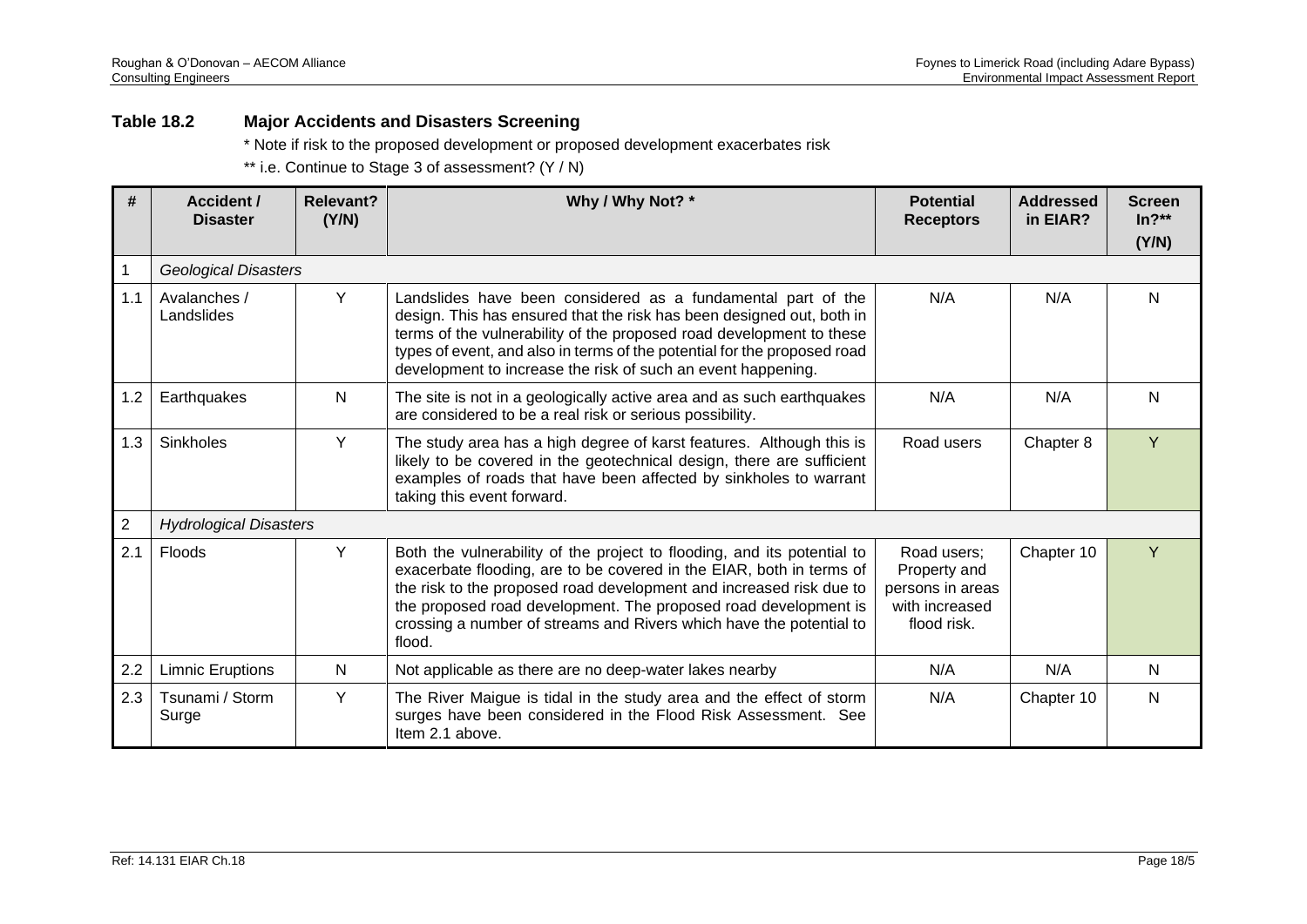| #   | Relevant?<br>Why / Why Not? *<br><b>Accident /</b><br>(Y/N)<br><b>Disaster</b>                                                                                                                                                                                                    |              | <b>Potential</b><br><b>Receptors</b>                                                                                                                                                                                                  | <b>Addressed</b><br>in EIAR?           | <b>Screen</b><br>$In?**$<br>(Y/N) |              |
|-----|-----------------------------------------------------------------------------------------------------------------------------------------------------------------------------------------------------------------------------------------------------------------------------------|--------------|---------------------------------------------------------------------------------------------------------------------------------------------------------------------------------------------------------------------------------------|----------------------------------------|-----------------------------------|--------------|
| 3   | <b>Meteorological Disasters</b>                                                                                                                                                                                                                                                   |              |                                                                                                                                                                                                                                       |                                        |                                   |              |
| 3.1 | <b>Blizzards</b>                                                                                                                                                                                                                                                                  | $\mathsf{N}$ | Blizzard conditions could affect road users. However, the risk is no<br>different from other roads/road users in Ireland, and as such is not<br>considered further.                                                                   | N/A                                    | N/A                               | N            |
| 3.2 | <b>Cyclonic Storms</b>                                                                                                                                                                                                                                                            | $\mathsf{N}$ | N/A                                                                                                                                                                                                                                   | N/A                                    | N/A                               | N            |
| 3.3 | $\mathsf{N}$<br>Droughts<br>Droughts are only considered as a disaster due to water shortages<br>for essential services and where there are indirect impacts on food<br>production, loss of soils etc. The proposed development is not<br>considered to be vulnerable to drought. |              | N/A                                                                                                                                                                                                                                   | N/A                                    | N                                 |              |
| 3.4 | Thunderstorms                                                                                                                                                                                                                                                                     | Y            | The proposed bridge designs will consider the potential risk of<br>lightning strikes, though the risk is not considered to be any greater<br>than any other road bridge.                                                              | Road users                             | N/A                               | N            |
| 3.5 | Hailstorms                                                                                                                                                                                                                                                                        | $\mathsf{N}$ | Hailstorms could affect road users. However, the risk is no different<br>from other roads/road users in Ireland, and as such is not considered<br>further.                                                                            | N/A                                    | N/A                               | N            |
| 3.6 | Y<br><b>Heat Waves</b><br>The road design will consider the effect of high temperatures on the<br>road surfacing. However, the proposed development will be no more                                                                                                               |              | vulnerable than any other road.                                                                                                                                                                                                       | N/A                                    | N/A                               | N            |
| 3.7 | Tornadoes                                                                                                                                                                                                                                                                         | N            | Although there are tornadoes in Ireland, their destructive force tends<br>to be much less than in other parts of the world and the proposed road<br>development is not particularly vulnerable to any potential effects.              | N/A                                    | N/A                               | N            |
| 3.8 | Wildfires                                                                                                                                                                                                                                                                         | Y            | There may be some potential for scrub, grassland or heather fires,<br>though the risk is no greater than the existing road. The reduced<br>accident rate means the risk of a road traffic accident causing a fire<br>will be reduced. | Road users;<br>Habitats and<br>species | N/A                               | N            |
| 3.9 | <b>Air Quality Events</b>                                                                                                                                                                                                                                                         | Y            | Although relevant, as vehicles emissions can contribute to poor air<br>quality, it is not considered necessary to undertake any more<br>assessment than is already proposed for the Air Quality assessment.                           | Road users;<br>Local residents         | Chapter 13                        | $\mathsf{N}$ |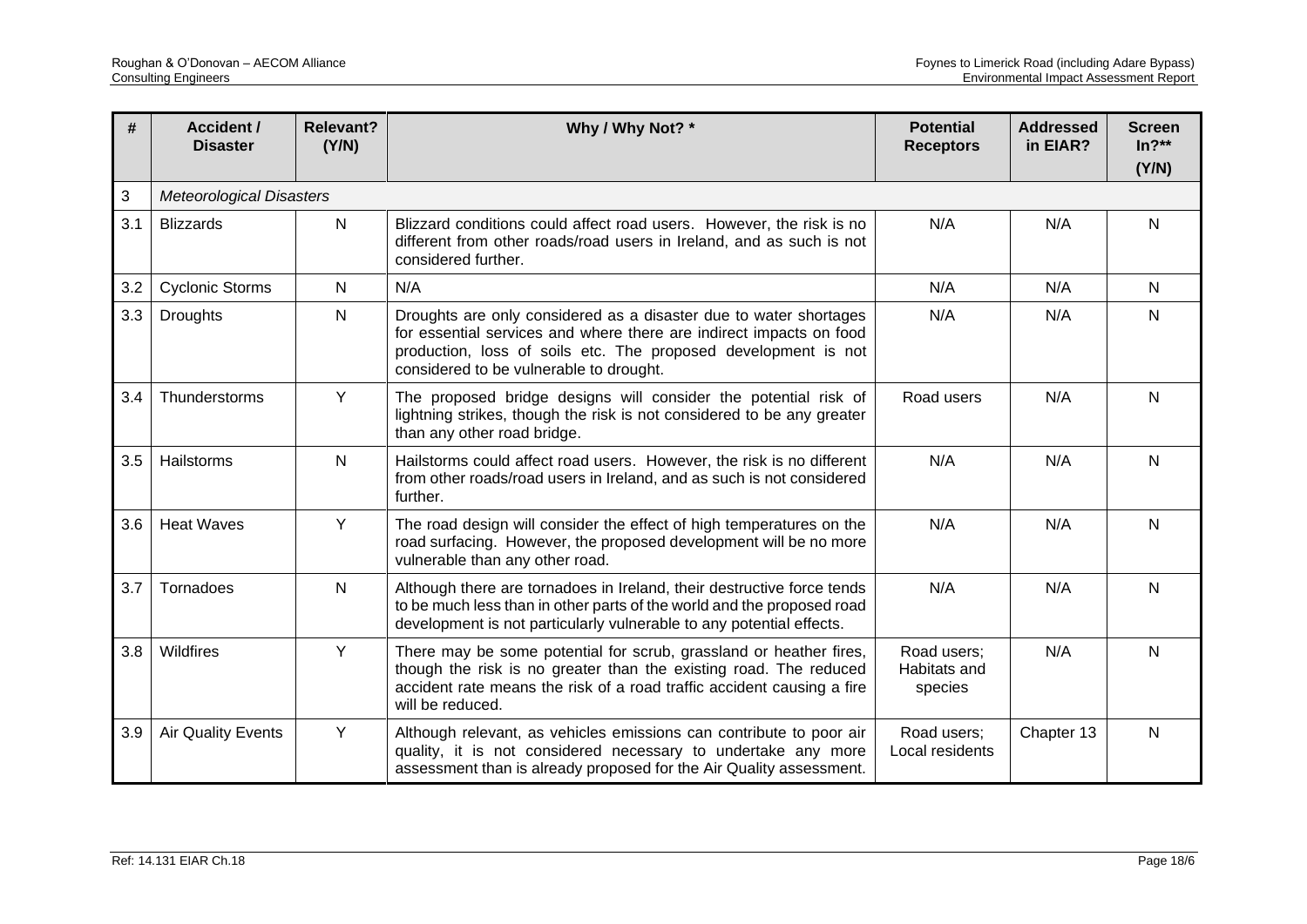| #   | <b>Accident /</b><br><b>Disaster</b>                                                                                                                         | <b>Relevant?</b><br>Why / Why Not? *<br>(Y/N) |                                                                                                                                                                                                                                                                                                                                                                                                                                                                                                                                                                     | <b>Potential</b><br><b>Receptors</b>                 | <b>Addressed</b><br>in EIAR?           | <b>Screen</b><br>$In?**$<br>(Y/N) |
|-----|--------------------------------------------------------------------------------------------------------------------------------------------------------------|-----------------------------------------------|---------------------------------------------------------------------------------------------------------------------------------------------------------------------------------------------------------------------------------------------------------------------------------------------------------------------------------------------------------------------------------------------------------------------------------------------------------------------------------------------------------------------------------------------------------------------|------------------------------------------------------|----------------------------------------|-----------------------------------|
| 4   | <b>Space Disasters</b>                                                                                                                                       |                                               |                                                                                                                                                                                                                                                                                                                                                                                                                                                                                                                                                                     |                                                      |                                        |                                   |
| 4.1 | Impact Events /<br>Airburst                                                                                                                                  | N                                             | The proposed road development is considered to be no more<br>vulnerable than any other development.                                                                                                                                                                                                                                                                                                                                                                                                                                                                 | N/A                                                  | N/A                                    | N                                 |
| 4.2 | N<br>Solar Flare<br>Solar flares can interrupt radio and other electronic communications.<br>The design of the technology will take this into consideration. |                                               | N/A                                                                                                                                                                                                                                                                                                                                                                                                                                                                                                                                                                 | N/A                                                  | N                                      |                                   |
| 5   | Transport                                                                                                                                                    |                                               |                                                                                                                                                                                                                                                                                                                                                                                                                                                                                                                                                                     |                                                      |                                        |                                   |
| 5.1 | Road Accidents                                                                                                                                               | Y                                             | The risk posed by spillage from hazardous loads as a result of a road<br>traffic accident e.g. fuel tankers has been considered in the Hydrology<br>and Hydrogeology Chapters. However, as these types of vehicles<br>already use the existing road, and given the reduced accident rate as<br>a result of the proposed road development, it is likely that the risk will<br>decrease.                                                                                                                                                                              | Road users:<br>Aquatic<br>environment;<br>Residents. | Chapter 5;<br>Chapter 9;<br>Chapter 10 | Ÿ                                 |
| 5.2 | <b>Rail Accidents</b>                                                                                                                                        | Y                                             | No active railways are located close to the proposed development.<br>The existing Foynes to Limerick rail line which is not currently in<br>operation, will be bridged by the proposed road development. The<br>landscaping for the proposed road development has provided<br>planting to ensure that there is no potential for light glare from vehicles<br>using the proposed road, spilling onto the railway line, in the event<br>that the railway is reinstated. The railway if returned to operation, will<br>need to be designed to modern safety standards. | Potential railway<br>users                           | Chapter 11                             | N                                 |
| 5.3 | <b>Aircraft Disasters</b>                                                                                                                                    | ${\sf N}$                                     | There is not considered to be an increased risk to road users or<br>aircraft users as a result of the proposed road development.                                                                                                                                                                                                                                                                                                                                                                                                                                    | Road users;<br>Property;<br>Aircraft<br>Passengers   | N/A                                    | N                                 |
| 5.4 | Maritime<br><b>Disasters</b>                                                                                                                                 | $\mathsf{N}$                                  | The proposed road development is not likely to cause any maritime<br>disasters due to the distance from the sea. While the proposed road<br>development is approx. 950 m from the sea, it is no more susceptible<br>to maritime disasters than any other project in the locality.                                                                                                                                                                                                                                                                                   | N/A                                                  | N/A                                    | N                                 |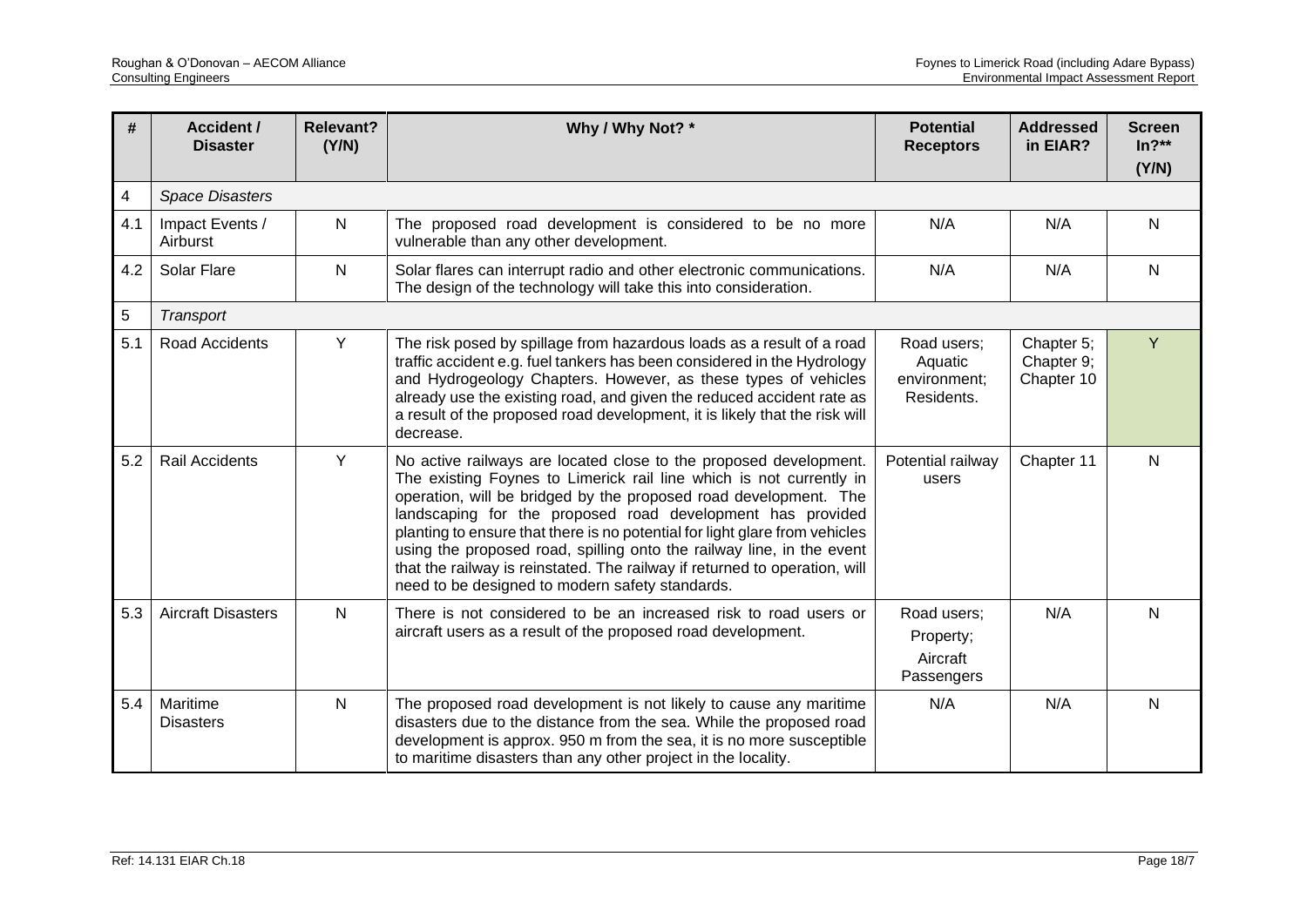| #              | <b>Relevant?</b><br>Why / Why Not? *<br><b>Accident /</b><br>(Y/N)<br><b>Disaster</b>                                                                                                                                                                                                                                          |              | <b>Potential</b><br><b>Receptors</b>                                                                                                                                                                                                                                                                                   | <b>Addressed</b><br>in EIAR?                                                       | <b>Screen</b><br>$In?**$<br>(Y/N) |              |  |  |
|----------------|--------------------------------------------------------------------------------------------------------------------------------------------------------------------------------------------------------------------------------------------------------------------------------------------------------------------------------|--------------|------------------------------------------------------------------------------------------------------------------------------------------------------------------------------------------------------------------------------------------------------------------------------------------------------------------------|------------------------------------------------------------------------------------|-----------------------------------|--------------|--|--|
| 6              | <b>Engineering Accidents / Failures</b>                                                                                                                                                                                                                                                                                        |              |                                                                                                                                                                                                                                                                                                                        |                                                                                    |                                   |              |  |  |
| 6.1            | <b>Bridge Failure</b>                                                                                                                                                                                                                                                                                                          | Y            | There are several proposed bridge crossings as part of the proposed<br>road development. They have all been designed to modern safety<br>standards.                                                                                                                                                                    | Road users                                                                         | N/A                               | $\mathsf{N}$ |  |  |
| 6.2            | Tunnel Failure /<br>N<br>There are no tunnels proposed as part of the proposed road<br>Fire<br>development.                                                                                                                                                                                                                    |              | N/A                                                                                                                                                                                                                                                                                                                    | N/A                                                                                | N                                 |              |  |  |
| 6.3            | Dam Failure                                                                                                                                                                                                                                                                                                                    | N            | There are no dams that would affect the proposed road development.                                                                                                                                                                                                                                                     | N/A                                                                                | N/A                               | N            |  |  |
| 6.4            | Flood Defence<br>N<br>There are no flood defences proposed as part of this development.<br>Failure                                                                                                                                                                                                                             |              | N/A                                                                                                                                                                                                                                                                                                                    | N/A                                                                                | $\mathsf{N}$                      |              |  |  |
| 6.5            | Y<br>Mast and Tower<br>Roadside signs, lighting and masts will be part of the proposed road<br>development. They will be designed to modern design standards.<br>Collapse<br>Where masts or towers are required to be relocated as part of the<br>proposed development, they will be carried out in consultation with<br>ESBI. |              | Road users                                                                                                                                                                                                                                                                                                             | Chapter 4                                                                          | N                                 |              |  |  |
| 6.6            | Y<br>Building Failure /<br>Only one building is proposed as part of the development. The<br>building which is located within the HGV Service Area, will be<br>Fire<br>designed to comply with the necessary Building Regulations.                                                                                              |              | <b>HGV Service</b><br>area users.                                                                                                                                                                                                                                                                                      | N/A                                                                                | N                                 |              |  |  |
| 6.7            | <b>Utilities Failure</b><br>(gas, electricity,<br>water, sewage,<br>oil.<br>communications)                                                                                                                                                                                                                                    | Y            | There are a number of utilities directly affected by the proposed road<br>development - including gas pipelines and electricity wires. These<br>will be diverted and remain in the vicinity of the proposed road<br>development. Diversions will be carried out in consultation with the<br>relevant statutory bodies. | Road users:<br>Residents;<br>Landowners;<br><b>Businessowners</b><br>and employees | Chapter 4;<br>Chapter 16          | Ÿ            |  |  |
| $\overline{7}$ | <b>Industrial Accidents</b>                                                                                                                                                                                                                                                                                                    |              |                                                                                                                                                                                                                                                                                                                        |                                                                                    |                                   |              |  |  |
| 7.1            | Defence Industry                                                                                                                                                                                                                                                                                                               | $\mathsf{N}$ | None in the study area.                                                                                                                                                                                                                                                                                                | N/A                                                                                | N/A                               | $\mathsf{N}$ |  |  |
| 7.2            | <b>Energy Industry</b>                                                                                                                                                                                                                                                                                                         | N            | None in the study area.                                                                                                                                                                                                                                                                                                | N/A                                                                                | N/A                               | $\mathsf{N}$ |  |  |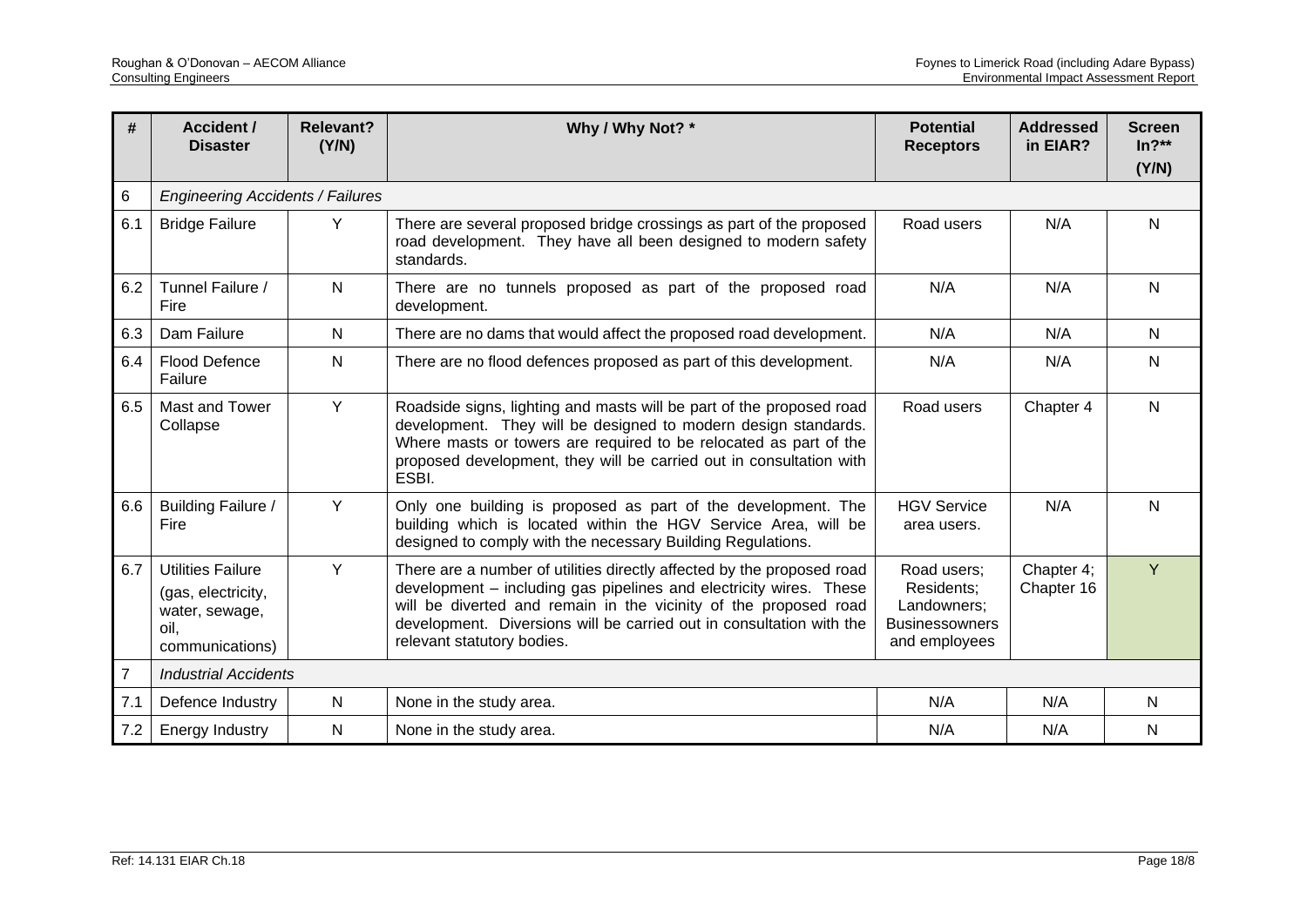| #   | <b>Accident /</b><br><b>Disaster</b>   | <b>Relevant?</b><br>(Y/N)                                                                                                                                                                                                                                                                                                                                                                                                                                                                                                                                                                                                                                                                                                                     | Why / Why Not? *                                                                                                                                                                                                                                                                                | <b>Potential</b><br><b>Receptors</b>                                                            | <b>Addressed</b><br>in EIAR?        | <b>Screen</b><br>$In?**$<br>(Y/N) |
|-----|----------------------------------------|-----------------------------------------------------------------------------------------------------------------------------------------------------------------------------------------------------------------------------------------------------------------------------------------------------------------------------------------------------------------------------------------------------------------------------------------------------------------------------------------------------------------------------------------------------------------------------------------------------------------------------------------------------------------------------------------------------------------------------------------------|-------------------------------------------------------------------------------------------------------------------------------------------------------------------------------------------------------------------------------------------------------------------------------------------------|-------------------------------------------------------------------------------------------------|-------------------------------------|-----------------------------------|
| 7.3 | Oil and Gas<br><b>Refinery Storage</b> | Y<br>Shannon - Foynes harbour is located in the study area and contains<br>such facilities. The proposed road development is not within the port<br>area and is unlikely to be affected by (or bring about) industrial<br>accidents as a result of the storage of such materials due to the<br>proposed road development. The proposed road development will<br>improve the road infrastructure connecting to the port and therefore if<br>the materials are being transported, the proposed road development<br>will make the transport safer through improved road conditions and<br>reduced accident rates. The proximity of such sites to the proposed<br>road development has been considered in Section 18.4, 'Seveso<br>Sites', below. |                                                                                                                                                                                                                                                                                                 | <b>Businessowners</b><br>and employees;<br>Residents;<br>Road users;<br>Aquatic<br>environment. | Chapter 5;<br>Chapter 18<br>(above) | Y                                 |
| 7.4 | Food Industry                          | Y                                                                                                                                                                                                                                                                                                                                                                                                                                                                                                                                                                                                                                                                                                                                             | Not affected (besides agricultural land).                                                                                                                                                                                                                                                       | Landowners                                                                                      | Chapter 15                          | $\mathsf{N}$                      |
| 7.5 | Chemical<br>Industry                   | Y                                                                                                                                                                                                                                                                                                                                                                                                                                                                                                                                                                                                                                                                                                                                             | A number of agrochemical manufacturing facilities are situated<br>nearby. The proposed road development is unlikely to be affected by<br>(or bring about) chemical industry accidents. The proximity of the<br>proposed development to such facilities is considered in Section 18.4,<br>below. | <b>Businessowners</b><br>and employees;<br>Residents;<br>Aquatic<br>environment                 | Chapter 18<br>(above)               | $\mathsf{N}$                      |
| 7.6 | Manufacturing<br>Industry              | Y<br>Rusal Aughinish Ltd. (bauxite refinery) is located in the study area<br>(approx. 2km from the nearest boundary of the proposed road<br>development). The proposed road development is unlikely to be<br>affected by (or bring about) industrial accidents in relation to this<br>industry.                                                                                                                                                                                                                                                                                                                                                                                                                                               |                                                                                                                                                                                                                                                                                                 | <b>Businessowners</b><br>and employees                                                          | N/A                                 | $\mathsf{N}$                      |
| 7.7 | Mining Industry                        | Y                                                                                                                                                                                                                                                                                                                                                                                                                                                                                                                                                                                                                                                                                                                                             | No active mining identified in the area. Potential for current or past<br>mining activity in the vicinity to lead to unstable ground conditions.                                                                                                                                                | Road users                                                                                      | Chapter 8                           | Y                                 |
| 8   | Crime / Civil Unrest                   |                                                                                                                                                                                                                                                                                                                                                                                                                                                                                                                                                                                                                                                                                                                                               |                                                                                                                                                                                                                                                                                                 |                                                                                                 |                                     |                                   |
| 8.1 | Crime / Civil<br>Unrest                | $\mathsf{N}$                                                                                                                                                                                                                                                                                                                                                                                                                                                                                                                                                                                                                                                                                                                                  | No more vulnerable than any other infrastructure.                                                                                                                                                                                                                                               | N/A                                                                                             | N/A                                 | $\mathsf{N}$                      |
| 8.2 | <b>Cyber Attacks</b>                   | Y                                                                                                                                                                                                                                                                                                                                                                                                                                                                                                                                                                                                                                                                                                                                             | Roadside technology could be vulnerable to a cyber-attack.<br>Technology will be designed to modern standards to prevent cyber-<br>attacks.                                                                                                                                                     | Road users                                                                                      | Chapter 4                           | $\mathsf{N}$                      |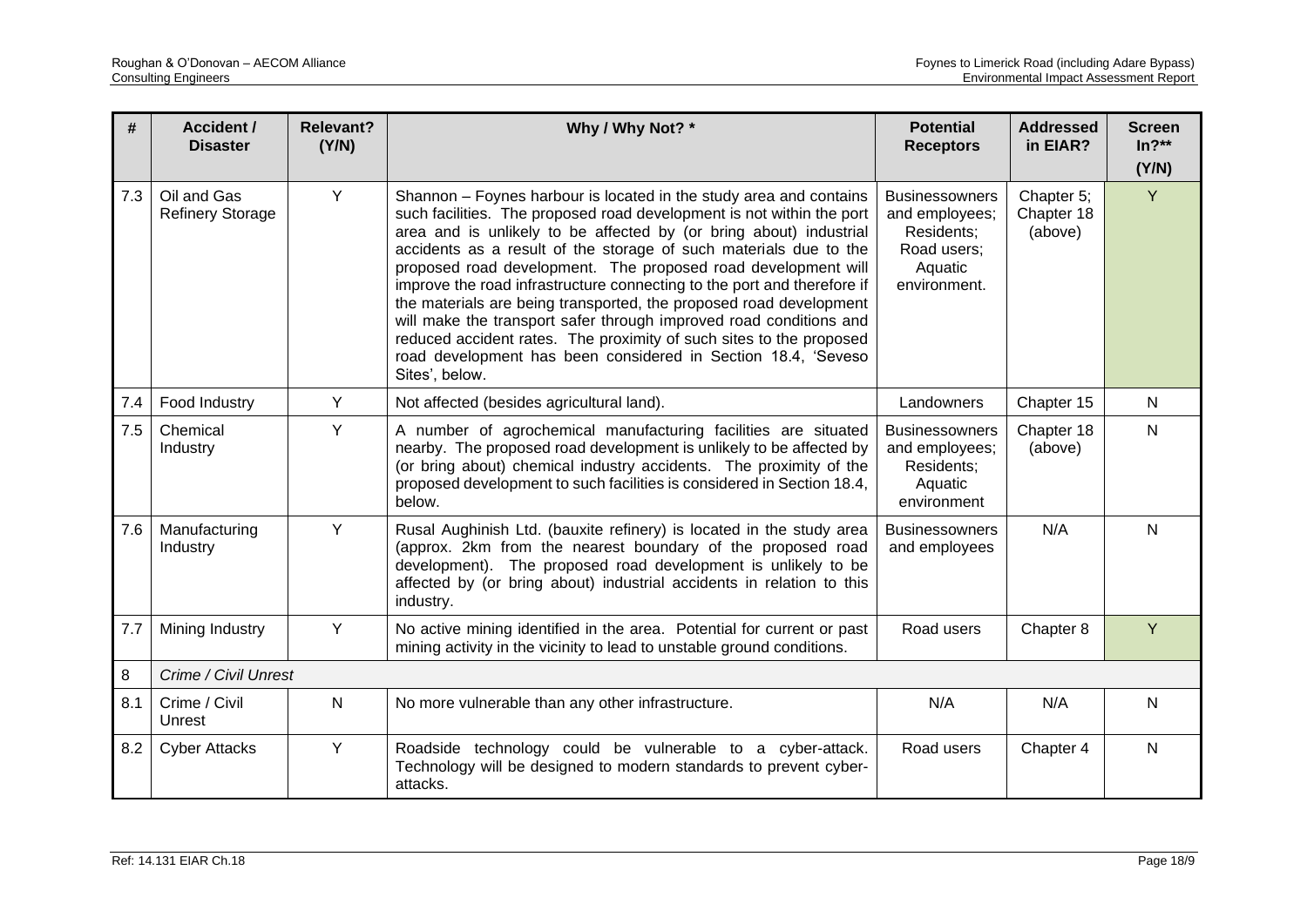| #   | Accident /<br><b>Disaster</b>                                                                                                                                                                                                                                                                          | <b>Relevant?</b><br>(Y/N) | Why / Why Not? *                                              | <b>Potential</b><br><b>Receptors</b> | <b>Addressed</b><br>in EIAR? | <b>Screen</b><br>$In?**$<br>(Y/N) |
|-----|--------------------------------------------------------------------------------------------------------------------------------------------------------------------------------------------------------------------------------------------------------------------------------------------------------|---------------------------|---------------------------------------------------------------|--------------------------------------|------------------------------|-----------------------------------|
|     | Disease                                                                                                                                                                                                                                                                                                |                           |                                                               |                                      |                              |                                   |
| 9.1 | Human Disease                                                                                                                                                                                                                                                                                          | N.                        | No more vulnerable than any other infrastructure.             | N/A                                  | N/A                          |                                   |
| 9.2 | Animal and Plant<br>The proposed road development is no more vulnerable than any other<br>infrastructure. Mitigation measures for construction and operation<br>Disease<br>stages to control and eliminate the potential for the spread of animal<br>and plant disease have been included in the EIAR. |                           | Landowners;<br>Aquatic<br>environment;<br><b>Biodiversity</b> | Chapter 4;<br>Chapter 15             |                              |                                   |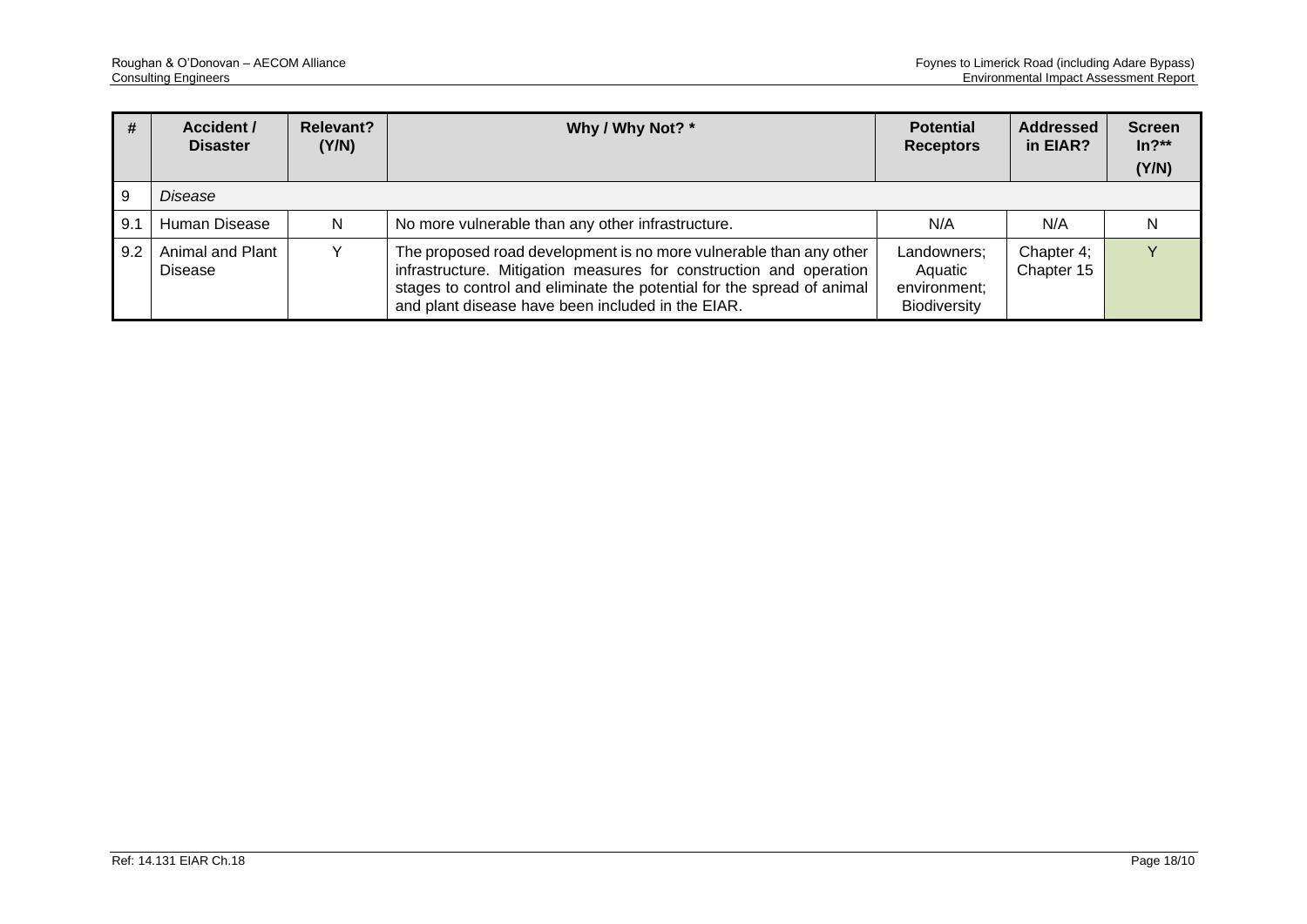#### **18.3.2 Stage 2**

In general, major events, as they relate to the proposed road development, fall into three categories:

- Events that could not realistically occur, due to the type of development or its location;
- Events that could realistically occur, but for which the proposed development, and associated receptors, are no more vulnerable than any other development; and
- Events that could occur, and to which the proposed development is particularly vulnerable, or which the proposed development has a particular capacity to exacerbate.

The screening stage was undertaken primarily to identify this third group of major events, which would then form the shortlist of events to be taken forward for further consideration. The results of the screening exercise undertaken for the long list of events are provided in [Table 18.2.](#page-5-0)

#### **18.3.3 Stage 3**

Stage 3 of the assessment requires more detailed consideration of the short list of major events developed during Stage 2, though this may only mean that the risk needs to remain on the design risk register until it is closed out through design. Major events that were included on the short list and which have subsequently been considered in more detail are presented in [Table 18.3.](#page-12-0) The assessment of the risks from the major events is also outlined in this table. The significance is based on the criteria present in [Table 18.1,](#page-3-0) above.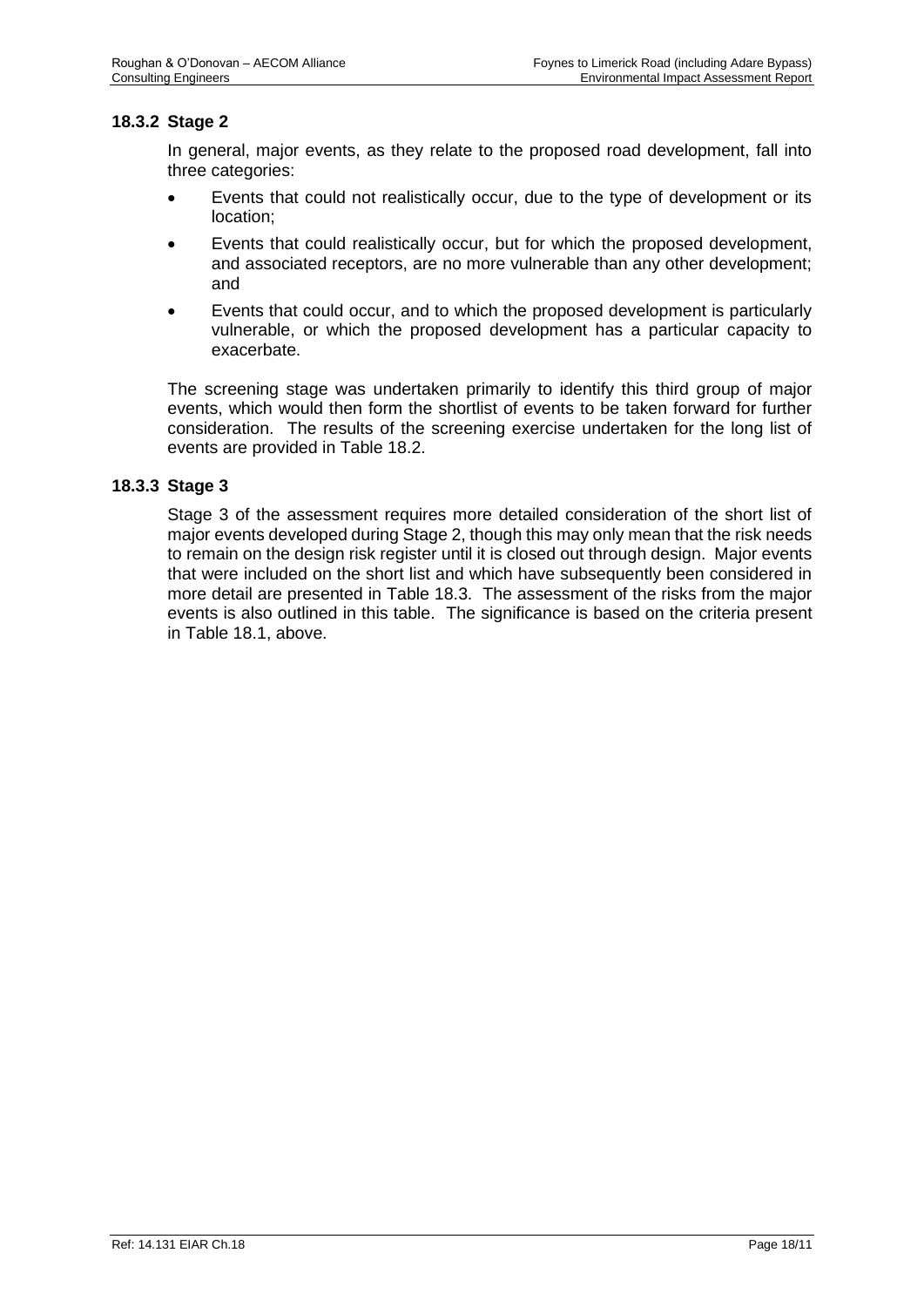<span id="page-12-0"></span>

| <b>Major</b><br><b>Event</b> | Reason for consideration on Short List and Assessment Undertaken                                                                                                                                                                                                                                                                                                                                                                                                                                                                                                                                                                                                                                                                                                                                                                                                                                          | <b>Potential</b><br><b>Receptors</b>                                                                    | <b>Mitigation</b>                  | <b>Residual</b><br><b>Significant</b> |
|------------------------------|-----------------------------------------------------------------------------------------------------------------------------------------------------------------------------------------------------------------------------------------------------------------------------------------------------------------------------------------------------------------------------------------------------------------------------------------------------------------------------------------------------------------------------------------------------------------------------------------------------------------------------------------------------------------------------------------------------------------------------------------------------------------------------------------------------------------------------------------------------------------------------------------------------------|---------------------------------------------------------------------------------------------------------|------------------------------------|---------------------------------------|
| Sinkholes                    | Karst is known to be present in the area, the properties of which may present ground<br>stability issues. There are sufficient examples of roads that have been affected by<br>sinkholes to warrant taking this event forward. Extensive ground investigation and<br>assessment of the existing geological conditions have been undertaken to ensure that<br>the ground conditions are known and assessed with respect to the construction of the<br>proposed road development.                                                                                                                                                                                                                                                                                                                                                                                                                           | Road users                                                                                              | As per<br>Chapters 4<br>and $8$ :  | Not<br>significant                    |
| Floods                       | Both the vulnerability of the project to flooding, and its potential to exacerbate flooding,<br>are assessed in Chapter 10 Hydrology of the EIAR, both in terms of the risk to the<br>proposed road development and increased risk due to the proposed road development.<br>All bridge crossings have been stepped back sufficiently to eliminate the risk of affecting<br>flooding and culverts have been sized to accommodate a 1 in 100-year flood event in<br>addition to climate change.                                                                                                                                                                                                                                                                                                                                                                                                             | Road users,<br>property and<br>people in areas of<br>increased flood<br>risk.                           | As per<br>Chapter 10               | <b>Not</b><br>significant             |
| Road<br>Accidents            | The risk posed by spillage and / or explosions / fires from hazardous loads as a result of<br>a road traffic accidents (e.g. fuel tankers carrying hydrocarbons or other explosive / toxic<br>substances) has been considered in the Hydrology Chapter of this EIAR (Chapter 10).<br>As stated in this Chapter, the risk of spillage associated with the proposed road<br>development is "very low" (<0.4%) and, as such, no specific mitigation measures are<br>required in this respect. In fact, as a result of improved alignment and design, the<br>proposed road development is expected to decrease the likelihood of such events<br>relative to the existing scenario. Additionally, in the unlikely event of a serious accidental<br>spillage, drainage outfalls will contain restrictive measures such that the outflow of<br>pollutants can be halted in order to facilitate clean-up efforts. | Aquatic<br>environment:<br>Soils:<br>Road users;<br>Construction<br>workers;<br>Land-users;<br>Wildlife | As per<br>Chapters 5, 9;<br>and 10 | Not<br>significant                    |
| <b>Utilities</b><br>Failure  | There are a number of utilities directly affected by the proposed road development -<br>including gas pipelines and electricity wires. These will be diverted and remain in the<br>vicinity of the proposed road development. Diversions will be carried out in consultation<br>with the relevant statutory bodies.                                                                                                                                                                                                                                                                                                                                                                                                                                                                                                                                                                                       | Road-users;<br>Local / regional<br>residents                                                            | As per<br>Chapters 4<br>and 16     | Not<br>significant                    |
| Mining<br>Industry           | No mining identified in the area. Potential for current or past mining activity in the<br>vicinity to lead to unstable ground conditions. Extensive ground investigation and<br>assessment of the existing geological conditions have been undertaken to ensure that<br>the ground conditions are known and assessed with respect to unstable ground<br>conditions.                                                                                                                                                                                                                                                                                                                                                                                                                                                                                                                                       | Road users                                                                                              | As per<br>Chapter 8                | Not<br>significant                    |

### **Table 18.3 Major Events Shortlisted for Further Consideration**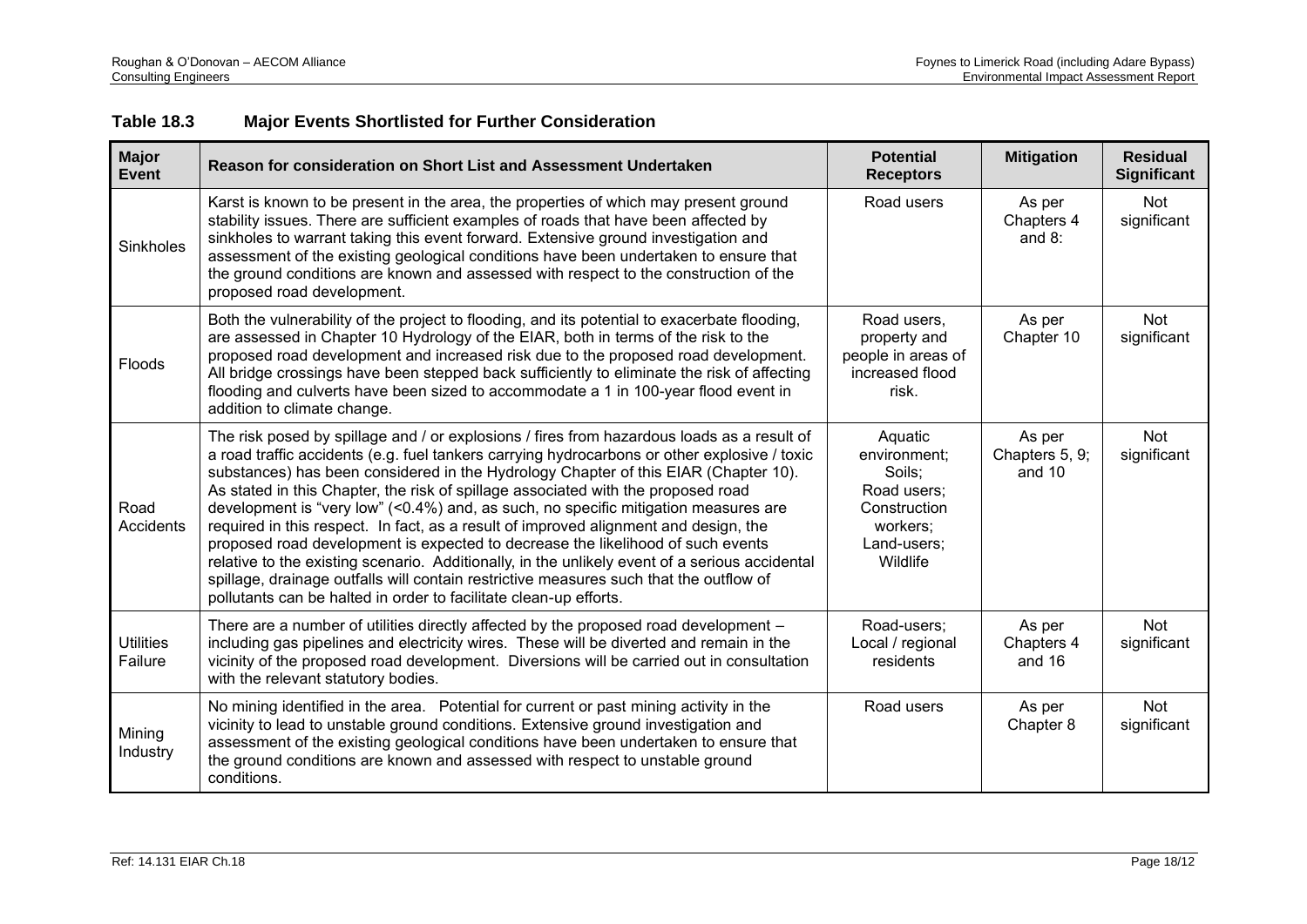| <b>Major</b><br><b>Event</b>          | Reason for consideration on Short List and Assessment Undertaken                                                                                                                                                                                                                                                                                                                                                                                                                                                                                                                                                                                                                                                                                                                                                                      | <b>Potential</b><br><b>Receptors</b>                   | <b>Mitigation</b>    | <b>Residual</b><br><b>Significant</b> |
|---------------------------------------|---------------------------------------------------------------------------------------------------------------------------------------------------------------------------------------------------------------------------------------------------------------------------------------------------------------------------------------------------------------------------------------------------------------------------------------------------------------------------------------------------------------------------------------------------------------------------------------------------------------------------------------------------------------------------------------------------------------------------------------------------------------------------------------------------------------------------------------|--------------------------------------------------------|----------------------|---------------------------------------|
| Animal<br>and Plant<br><b>Disease</b> | The proposed road development is no more vulnerable than any other infrastructure.<br>Biosecurity measures have been included as mitigation measures for the construction<br>stage to control the spread of invasive species and to ensure there is no potential for the<br>transfer of Crayfish Plague between watercourses. The design of the proposed road<br>development has also provided underpasses for farm owners whose properties will be<br>severed due to the proposed road. Private accommodation tracks and underpasses<br>have been provided where possible within the road design. In the existing scenario, a<br>number of farmers walk their animals along public roads, with some currently crossing<br>paths. The provision of private underpasses where possible will therefore improve the<br>current scenario. | Land-users;<br>Biodiversity;<br>Aquatic<br>Environment | As per<br>Chapter 15 | Not<br>significant                    |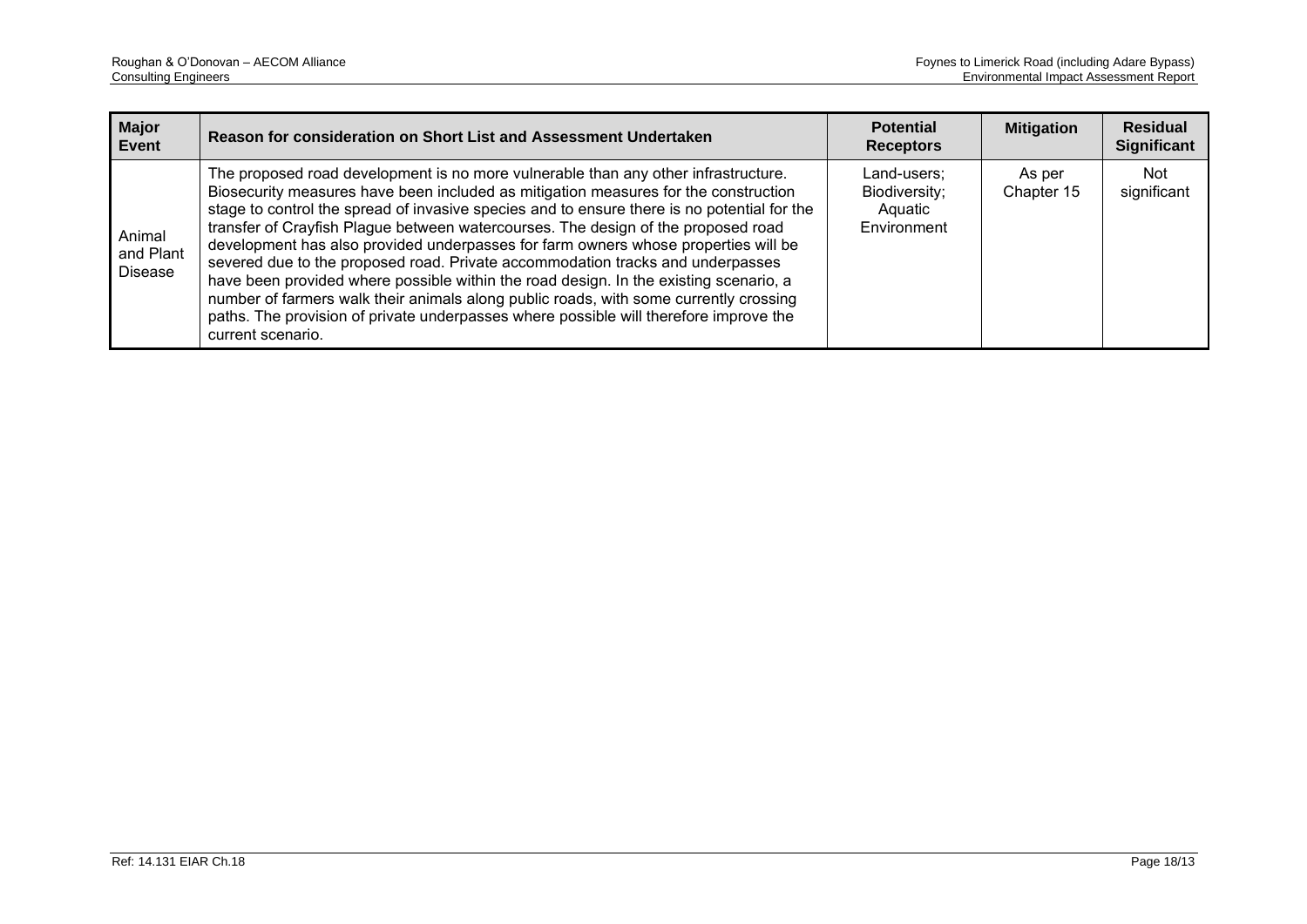#### **18.4 Seveso Sites**

Of the Seveso Sites listed on the HSA website [\(https://www.hsa.ie\)](https://www.hsa.ie/), five are situated within 10km of the proposed road development [\(Table 18.4\)](#page-15-0). Two of these establishments are Upper Tier Establishments; Atlantic Fuel Supply Company Ltd. and Goulding Chemicals Ltd. [Table 18.5](#page-16-0) provides an overview of the information made publicly available on the HSA website regarding the hazards associated with these sites.



**Plate 18.1 Map showing locations of Seveso Sites within 10km of the proposed development (numbers correspond with [Table 18.4\)](#page-15-0). Source: Google Earth**

The principal hazards associated with the Upper Tier Seveso Sites in the immediate vicinity of the proposed road development as detailed in [Table 18.5](#page-16-0) are:

- Physical damage and / or adverse human health effects due to fire and / or explosion as a result of ignition of flammable liquids / vapours;
- Environmental pollution as a result of release of toxic substances; and
- Adverse human health effects as a result of release of toxic substances.

These potential hazards have been considered in the major accidents and disasters impact assessment below [\(Table 18.4](#page-15-0) and [Table 18.5\)](#page-16-0).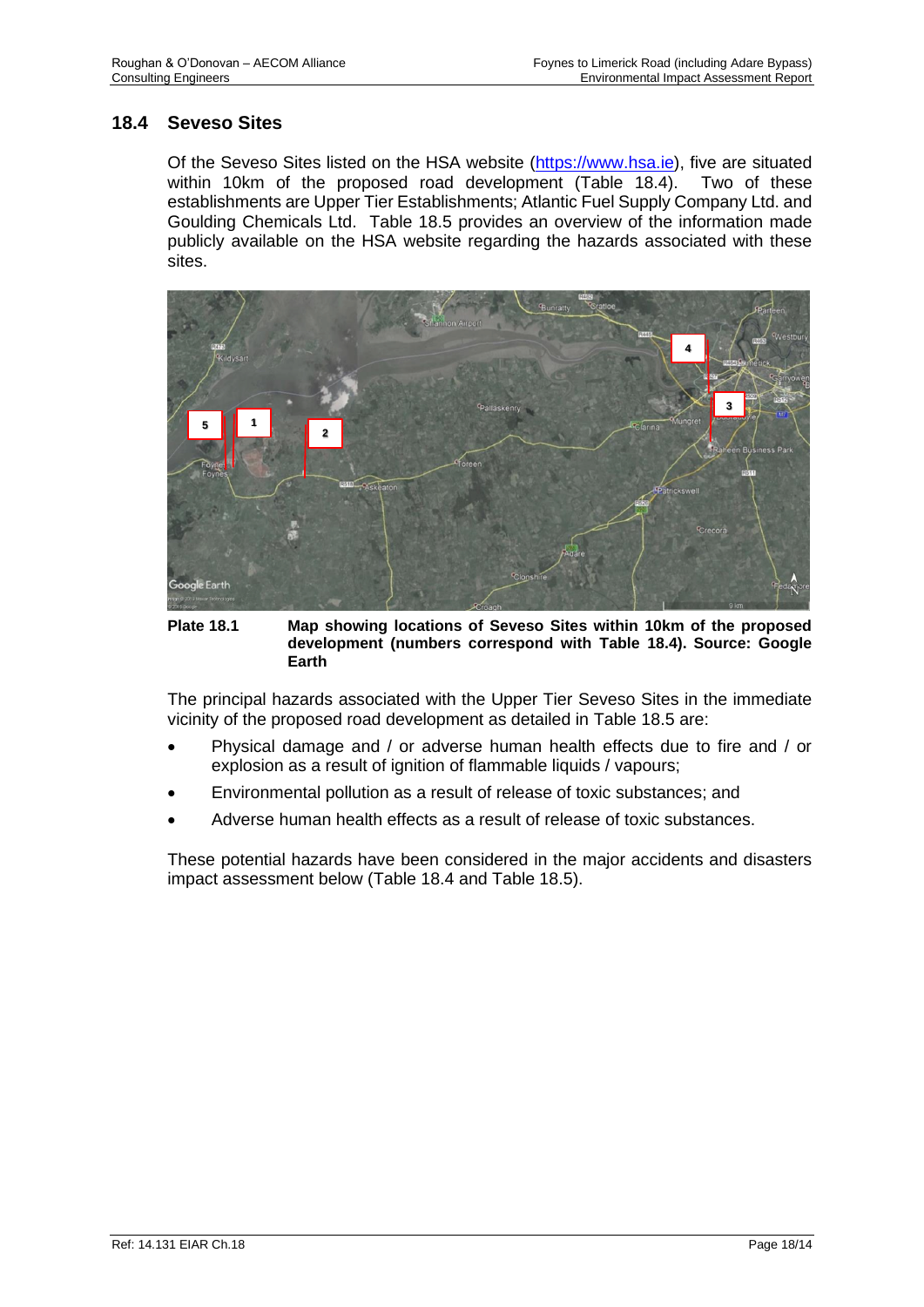| <b>Table 18.4</b> |  | Seveso Sites within 10km of the Proposed Road Development |  |
|-------------------|--|-----------------------------------------------------------|--|
|-------------------|--|-----------------------------------------------------------|--|

<span id="page-15-0"></span>

| <b>Tier</b> | $\#$ | <b>Name</b>                          | <b>Industry</b>                                   | <b>Address</b>                                | linear distance from<br>Approx.<br>proposed road development |
|-------------|------|--------------------------------------|---------------------------------------------------|-----------------------------------------------|--------------------------------------------------------------|
| Upper       |      | Atlantic Fuel Supply Company<br>Ltd. | Petroleum storage /<br>distribution               | Foynes Harbour,<br>Foynes, Co. Limerick       | 650 m                                                        |
|             | 2    | Goulding Chemicals Ltd.              | Agrochemical (fertiliser)<br>manufacturing        | Morgans South,<br>Askeaton, Co. Limerick      | $1.9 \text{ km}$                                             |
| Lower       | 3    | Analog Devices International         | Electronics (integrated circuit)<br>manufacturing | Raheen Business Park,<br>Raheen, Co. Limerick | 5 km                                                         |
|             | 4    | Grassland Agro                       | Agrochemical (fertiliser)<br>manufacturing        | Dock Rd.,<br>Limerick City, Co. Limerick      | 8.8 km                                                       |
|             | 5    | Inter Terminals Shannon Ltd.         | Petroleum storage /<br>distribution               | Foynes Harbour,<br>Foynes, Co. Limerick       | 650 m                                                        |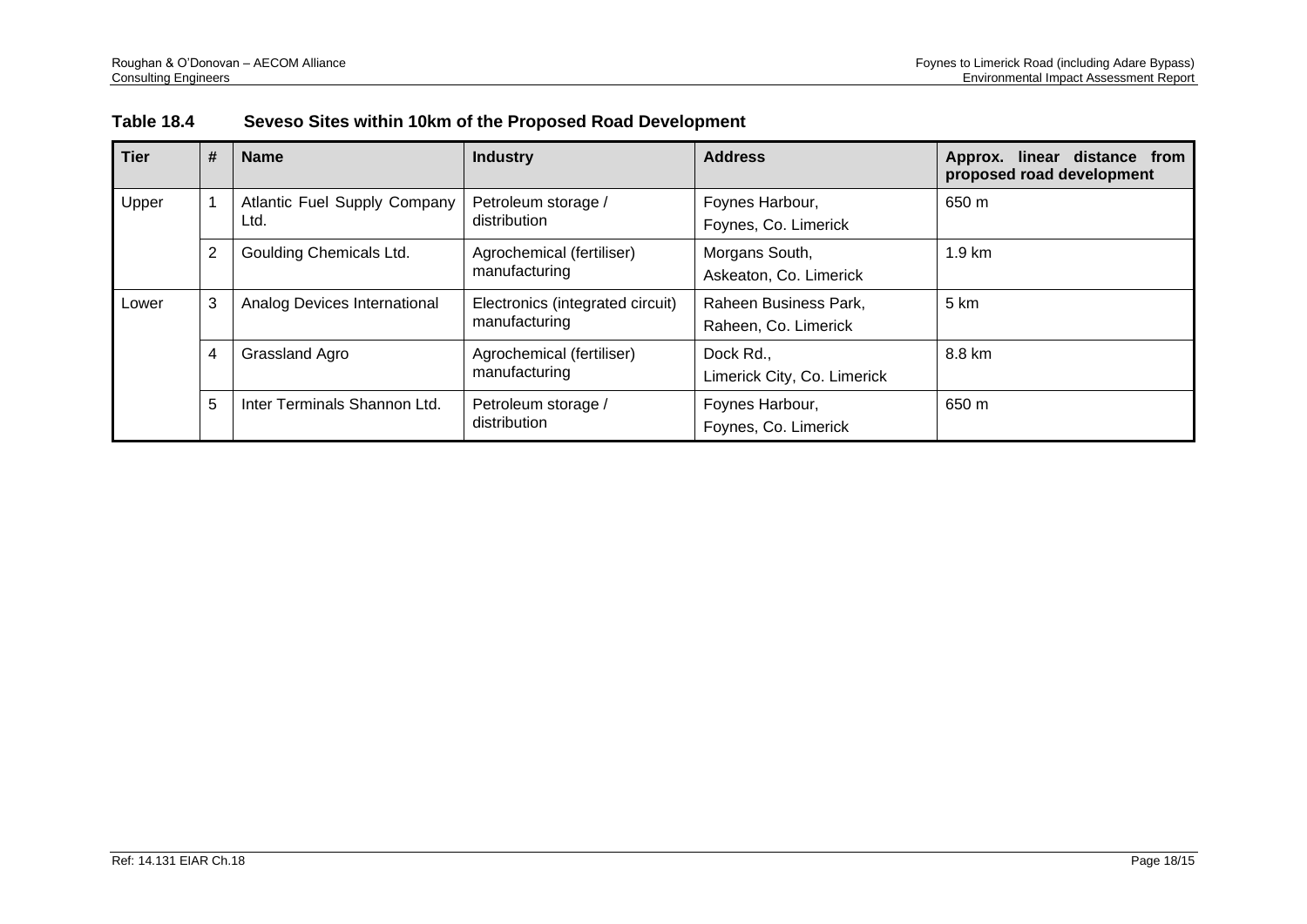#### **Table 18.5 Hazards Associated with Upper Tier Seveso Sites within 10km of the Proposed Road Development** Sources: \*HSA, 2017; \*\*HSA, 2018

<span id="page-16-0"></span>

| <b>Name</b>                           | Classes of dangerous substance<br>used                                                                                                                                                                                                                                                                                                 | Dangerous characteristics of substances<br>used                                                                                                                                                                                                                  | <b>Major hazards</b>                                                                                                                                                                          |
|---------------------------------------|----------------------------------------------------------------------------------------------------------------------------------------------------------------------------------------------------------------------------------------------------------------------------------------------------------------------------------------|------------------------------------------------------------------------------------------------------------------------------------------------------------------------------------------------------------------------------------------------------------------|-----------------------------------------------------------------------------------------------------------------------------------------------------------------------------------------------|
| Atlantic Fuel Supply<br>Company Ltd.* | E <sub>1</sub><br>Hazardous<br>Aquatic<br>the<br>to<br>Environment<br>E <sub>2</sub><br>Hazardous<br>Aquatic<br>to<br>the<br>Environment<br>P5c Flammable Liquids<br><b>Petroleum Products:</b><br>Petrol<br><b>Diesel</b><br>$\bullet$<br>Dual Purpose Kerosene<br>$\bullet$<br>Heavy Fuel Oil<br>$\bullet$<br>Gas Oil<br>$\bullet$   | H225 Extremely flammable liquid and vapour<br>H410 Very toxic to aquatic life with long lasting<br>effects<br>H411 Toxic to aquatic life with long lasting effects.                                                                                              | Fire<br>Vapour Cloud Explosion<br>Spillage<br>Spillage and fire at a road tanker<br>loading gantry<br>Fire and potential for an explosion                                                     |
| Goulding<br>Chemicals<br>Ltd.**       | E1<br>Hazardous<br>the<br>Aquatic<br>to<br>Environment<br>E <sub>2</sub><br>Hazardous<br>the<br>Aquatic<br>to<br>Environment<br>P <sub>2</sub> Flammable Gases<br>P5a Flammable Liquids<br>P8 Oxidising Liquids and Solids<br><b>Ammonium Nitrate</b><br>Liquified Petroleum Gas<br>Petroleum Products and Alternative<br><b>Fuels</b> | H220 Extremely flammable gas<br>H226 Flammable liquid and vapour<br>H272 May intensify fire; oxidiser<br>H400 Very toxic to aquatic life<br>H410 Very toxic to aquatic life with long lasting<br>effects<br>H411 Toxic to aquatic life with long lasting effects | Fire and Explosion<br>Release of dangerous substances with<br>potential for adverse health effects<br>Release of dangerous substances with<br>potential for adverse environmental<br>effects. |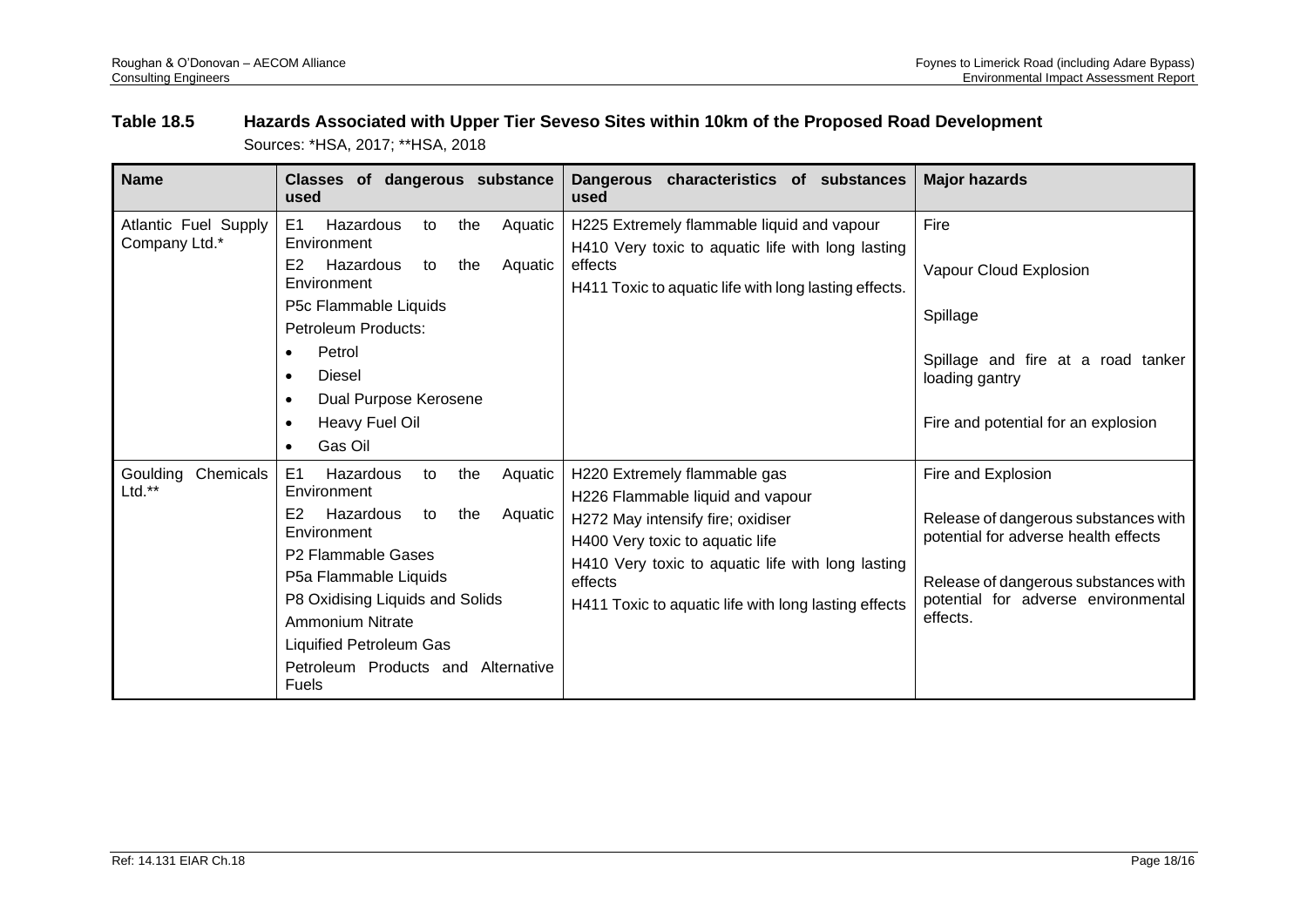

**Plate 18.2 Map showing locations of Atlantic Fuel Supply Company Ltd. (1) and Inter Terminals Shannon Ltd. (5). Source: Google Earth**

The two Lower Tier Establishments; Analog Devices International; and Grassland Agro, and the Upper Tier Establishment Goulding Chemicals Ltd., are not expected to pose any significant risks during the construction or operation of the proposed development, since they are all situated at a distance of ≥2km from the proposed road development.

In respect of the proposed road development, the dangerous substances and corresponding hazards associated with the operations of Atlantic Fuel Supply Company Ltd. are considered to be similar to (and no more dangerous than) those of Inter Terminals Shannon Ltd. since it is engaged in broadly the same activities (i.e. storage and distribution of petroleum-based fuels).

In short, it is not considered that the construction or operation of the proposed road development will result in any significant negative effects on any Seveso Site in terms of major accidents and/or disasters. On the contrary, as discussed in Chapter 5 of this EIAR, Traffic Analysis, it is considered that the completion of the proposed road development will reduce the risk of road accidents involving HGVs carrying toxic and / or explosive substances to and from industrial facilities in the study area, including the above-stated Seveso Sites.

Human health and the environment are at risk of serious injury due to major industrial accidents which involve dangerous substances. All planning applications within the consultation zones of Seveso sites require referral to the Health & Safety Authority (HSA) for technical advice in order to reduce the risk and limit the consequences of major industrial accidents. The HSA were consulted as part of the EIA Scoping Report consultation in June 2018, however, no response was received. The HSA were subsequently consulted to establish the consultation distances for the above-stated Seveso Sites, and on 23/10/2019, ROD were informed by the HSA (via email) that the consultation distances for both Atlantic Fuel Supply Company Ltd. and Inter Terminals